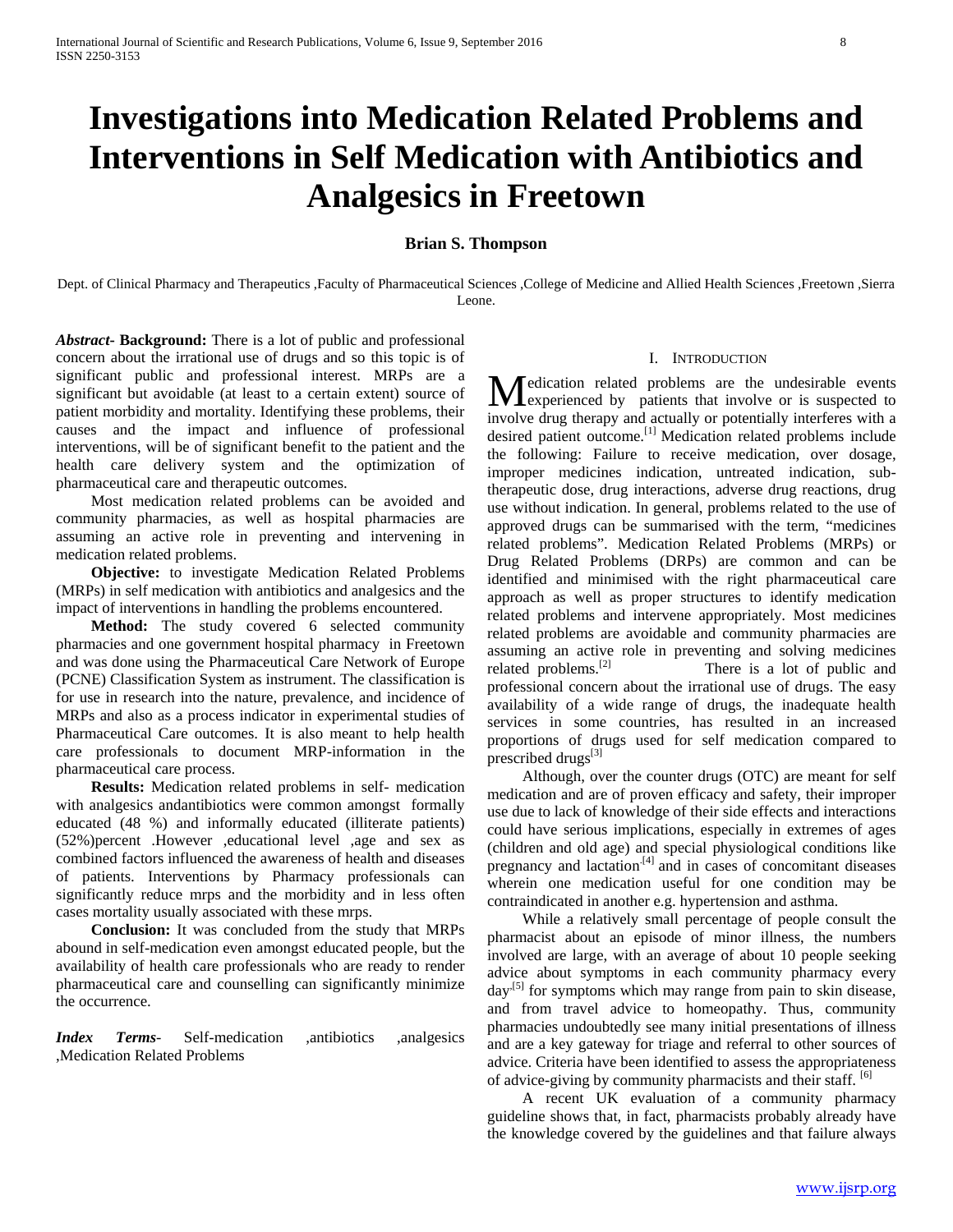to apply the rigid requirements of the OTC license [7] may be due to other factors. These may include professional judgement, patient pressure, and doctor recommendations. In response to a perceived conflict between guideline content, patient preference, and their own professional experience, pharmacists may, however, pragmatically decide on a different management strategy<sup>[8]</sup> Studies with community pharmacists in Australia indicate that perceived clinical effectiveness, personal and customer experience, manufacturer support, and commercial factors all play a part. Concern has been expressed that pharmacists and their assistants in developing countries recommend 'prescription' medicines for OTC use (e.g. antibiotics for diarrhoea or cough) and there is evidence that this occurs.  $[9,10]$  There is undoubtedly variation in the extent to which the law relating to medicines is enforced or not in different countries as well as in the extent to which pharmacists adhere to guidelines.

 The prevalence of self-medication with antibiotics is quite high in developing countries as opposed to developed countries In a study conducted to ascertain the prevalence of selfmedication with antimicrobial agents among patients attending a clinic for treatment of sexually transmitted diseases  $(STDs)$  [11], questionnaires were administered to and urine samples collected for antimicrobial testing from 551 patients before treatment. Self-medication was defined as an antimicrobial agent taken on the patient's own initiative by self-report during the week before the visit to the clinic or a positive urine assay for antimicrobial agents at the time of the clinic visit. Urine was tested for the presence of antimicrobial agents by a disk diffusion method using *Sarcinalutea* as the test organism. A total of 75(14%) of the 551 participants were self-medicators: 19 reported antimicrobial use and had a positive urine test, 27 reported antimicrobial use but had a negative urine test, and 29 denied antimicrobial use but had a positive urine test. Thus, 29 (60%) of the 48 patients with antimicrobial agents detected in their urine at the time of the clinic visit denied self-medication. Selfmedicators acquired their antibiotics either from their medicine cabinet (44%) or from a family member or friend (56%). It was concluded that use of unprescribed antimicrobial agents (usually β-lactam agents or tetracyclines) among STD clinic attendees in this study was common and that self-reporting was not a reliable method of screening for self-medicators.

 In a Scottish survey of community pharmacists, 70 per cent said they believed OTC products were being misused, including antihistamine containing sleep aids, codeine preparations, cough medicines, stimulant cold remedies, and laxatives.[12] Pharmacists reported reasons for their suspicions as being unexpected increased turnover, individual excessive requests, and suspicious appearance. Professional concerns mean that they tried to manage the situation by suggestions to visit a doctor if symptoms did not improve, keeping a record of sales, refusing sales, and not stocking certain products. Nonetheless, they are frustrated by their lack of control over the situation as if people really want to purchase something they can always try elsewhere. These findings have been confirmed by other surveys, which also concluded that pharmacists feel that the issue should be addressed in a structured way with national guidelines on management. <sup>[13]</sup> Conversely, recent research on codeinecontaining analgesics in Finland did not support the view that

widening access to medicines liable to misuse would increase usage.  $[14]$ 

 A study was conducted in 2005 in Germany to identify the spectrum of MRPs encountered in community pharmacies. Median time needed for solving a MRP was 5 minutes. It was concluded that Pharmacists in the community pharmacy setting are well suited to identify and resolve MRPs. That ensuring the proper use of both prescription and OTC drugs is one of the basic responsibilities of pharmacist sand that this specific role of pharmacists within the healthcare system needs to be more fully recognized. A similar conclusion was made in a study done in six French hospitals to investigate amongst others, the impact clinical pharmacist had in preventing  $MRPs$ <sup>[15]</sup> – that pharmacist significantly to preventing MRPs including those from prescriptions.

 Many older adults self-medicate their osteoarthritis pain with OTC NSAIDs even though inflammation is not characteristic and acetaminophen is recognized as the drug of choice in treating osteoarthritis.<sup>[16,17]</sup> Individuals with hypertension should be encouraged to use acetaminophen for pain and fever. Chronic NSAID use (other than daily low-dose aspirin) increases blood pressure in both normotensive and untreated hypertensive individuals. Additionally, NSAID use has been found to counteract the antihypertensive effects of thiazide diuretics, beta-blockers, alpha-blockers, and angiotensin converting enzyme inhibitors. [18 ,19]

The study done by Stosic et al  $[20]$  demonstrated that since ibuprofen has become available outside the pharmacy setting in Australia fewer people are using NSAIDs appropriately according to the label; compared to 2001, in 2009 10.2% more regular OTC analgesic users were using ibuprofen despite having contraindications, warnings, precautions or potential druginteractions. A similar situation can be expected in Sierra Leone, availability of analgesics and even antibiotics with pedlars, in business enterprises and non-pharmacy outlets significantly increases the risk of abuse, misuse and medication related problems. Continued effort to raise consumer awareness and to facilitate more informed individual treatment choices is warranted. Healthcare professionals continue to play an important role by proactively probing patients about the use of OTC medications, particularly when a new diagnosis has the potential to impact on patients' choice of such medicine.

#### II. METHODOLOGY

 This study was done using the Pharmaceutical Care Network of Europe (PCNE) Classification System as instrument.

 The classification is for use in research into the nature, prevalence, and incidence of MRPs and also as a process indicator in experimental studies of Pharmaceutical Care outcomes [21] it is also meant to help health care professionals to document MRPs-information in the pharmaceutical care process.

 The hierarchical classification is based upon similar work in the field, but it differsfrom existing systems because it separates the problems from the causes. The following definition is the basis for the classification:

 The basic classification now has 6 primary domains for problems –that is the main categories of medication related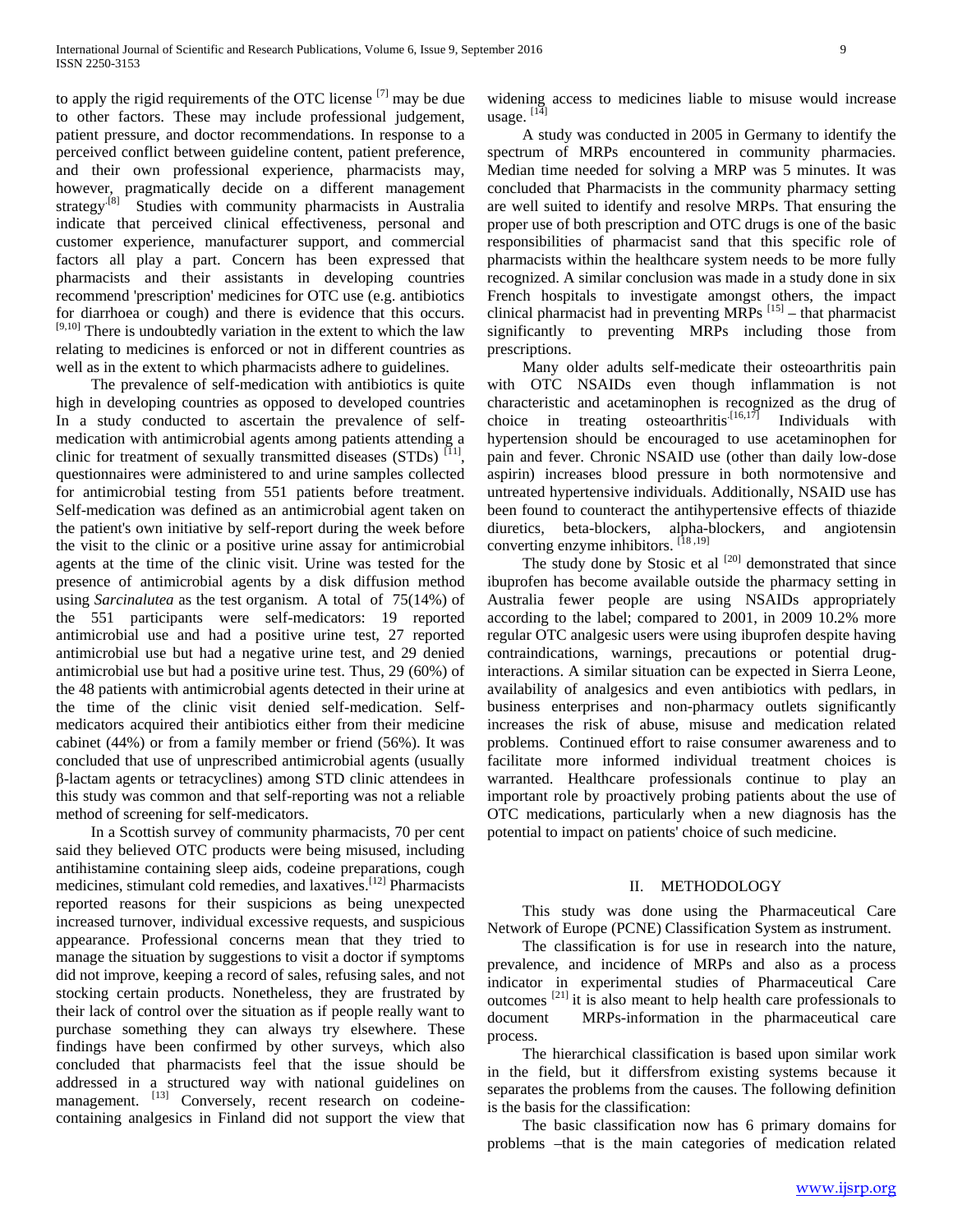problems, 6 primary domains for causes-that is the main categories or main domains of the causes of these medication related problems, and 5 primary domains for Interventions –that is attempts to reverse or minimize the MRPs by health care professionals and 3 primary domains for outcomes- that is the outcomes of the interventions, whether they were successful or not and to what extent.

 However, on a more detailed level there are 21 grouped sub domains for problems, 33 grouped sub domains for causes and 17 grouped sub domains for interventions. The fourth primary domain is the outcomes which are subdivided into 4 subdomains.

 Those sub domains can be regarded as the finer distinctions of the generalized problems or main domains

 The age, sex and level of education of the patient were also recorded, along with the medication requested by the patient and the indication for which he/she requested it for.

 Ethical approval was obtained from the Research Ethics Committee of the College of Medicine and Allied Health Sciences – Freetown. In each case the consent of the respondent was obtained Patient's age, sex but not names were recorded and other ethical protocols were observed.

 Of the 352 subjects that whose participation was sought 282 consented to participate with the documentation and counseling, with a total of 80 people refusing to participate in the research. Therefore a convenience sample size of 282 respondents was used in the study.

 The study was conducted in six community pharmacies and one government hospital pharmacy.

 Research assistants were trained in the use of the research instruments and counselling. A significant number of respondents were interviewed and counselled by the Researcher. Respondents were interviewed counselled and questioned by the Researcher and Research assistants. The data obtained were recorded by the Researcher and assistants not by the respondents. These pharmacies (hospital and private) had trained professionals who were trained in the use of the research instrument and counselling of patients as well as in suitable interventions.

 Sampling: Random sampling in 7 different pharmacies (one a hospital pharmacy) a with a total sample size of 280 based on studies in medication related problems and self-medication.

 A sample of 282 respondents was taken using convenient sample method. Community pharmacies were selected on the basis of location- within the central business district or as close to the central business district as possible because these were the pharmacies that had the highest number of people requesting medications for self medication – busy pharmacies. One of the research assistants served as a pharmacy professional in tune of these pharmacies in the morning hours and was part of the afternoon pharmacy staff at the government hospital involved in this study.

 When a patient requested for an antibiotic /analgesic ,he or she would then be asked questions to first of all identify any medication related problems – these questions were included – what do you want to use it for ,at what dosage ,for how long ,would you be taking it along with any other medication ,if yes what other medication. Have you been taking this medication before? If yes did you experience any adverse effect?

 These questions would identify medication related problems. At this point the researcher would then request the consent of the respondent. If the respondent consents, it will be documented using the consent form and the counselling continued to ascertain age, and the possible causes of the problems, for which there is also a section in the researcher instrument. All of this information would be documented and the research instrument filled.

 The phone number of the patient will be noted and he/she will be followed up by means of a phone call within 4- 7 days depending on the medication /indication to ascertain, outcome of intervention

#### III. RESULTS

 In this section, data collected were analysed and presented. .Analysis was done with reference to the objectives of the study. A total number of 282 respondents were involved.

#### **Demographic Characteristics of respondents**

Tables 1, 2 and 3 below present the demographic characteristics of the respondents

#### **Table 1: Total Respondent by type of Medication and Sex**

|                   | <b>Sex</b> |               |                             |               |              |               |  |  |
|-------------------|------------|---------------|-----------------------------|---------------|--------------|---------------|--|--|
| <b>Medication</b> | Male       |               | <b>Female</b>               |               | <b>Total</b> |               |  |  |
|                   | No         | $\frac{0}{0}$ | No                          | $\frac{0}{0}$ | No           | $\frac{0}{0}$ |  |  |
| Antibiotic        | 69         | 47.6          | 76                          | 52.4          | 145          | 51.4          |  |  |
| Analgesics        | 73         | 56.2          | 57                          | 43.8          | 130          | 46.1          |  |  |
| <b>Both</b>       |            | 71.4          | $\mathcal{D}_{\mathcal{L}}$ | 28.6          |              | 2.5           |  |  |
| <b>Total</b>      | 147        | 52.1          | 135                         | 47.9          | 282          | 100           |  |  |

Source: Survey data, 2013

**Table 2: Average Age of Respondents (Patient) by Medication**

|                   | Mean | <b>Median</b> |
|-------------------|------|---------------|
| <b>Medication</b> | Age  | Age           |
| Antibiotic        | 33.8 | 32.0          |
| Analgesics        | 39.6 | 38.0          |
| Both              | 40.1 | 35.0          |
| <b>Total</b>      | 36.7 | 35.0          |

Source: Survey data, 2013

#### **Table 3: Percentage distribution of patients by age group**

| Age group | <b>Frequency</b> | Percent |
|-----------|------------------|---------|
| $15-19$   | 8                | 2.8     |
| $20 - 24$ | 29               | 10.3    |
| $25-29$   | 55               | 19.5    |
| 30-34     | 44               | 15.6    |
| 35-39     | 44               | 15.6    |
| 40-44     | 43               | 15.2    |
| 45-49     | 17               | 6.0     |
| 50-54     |                  | 3.9     |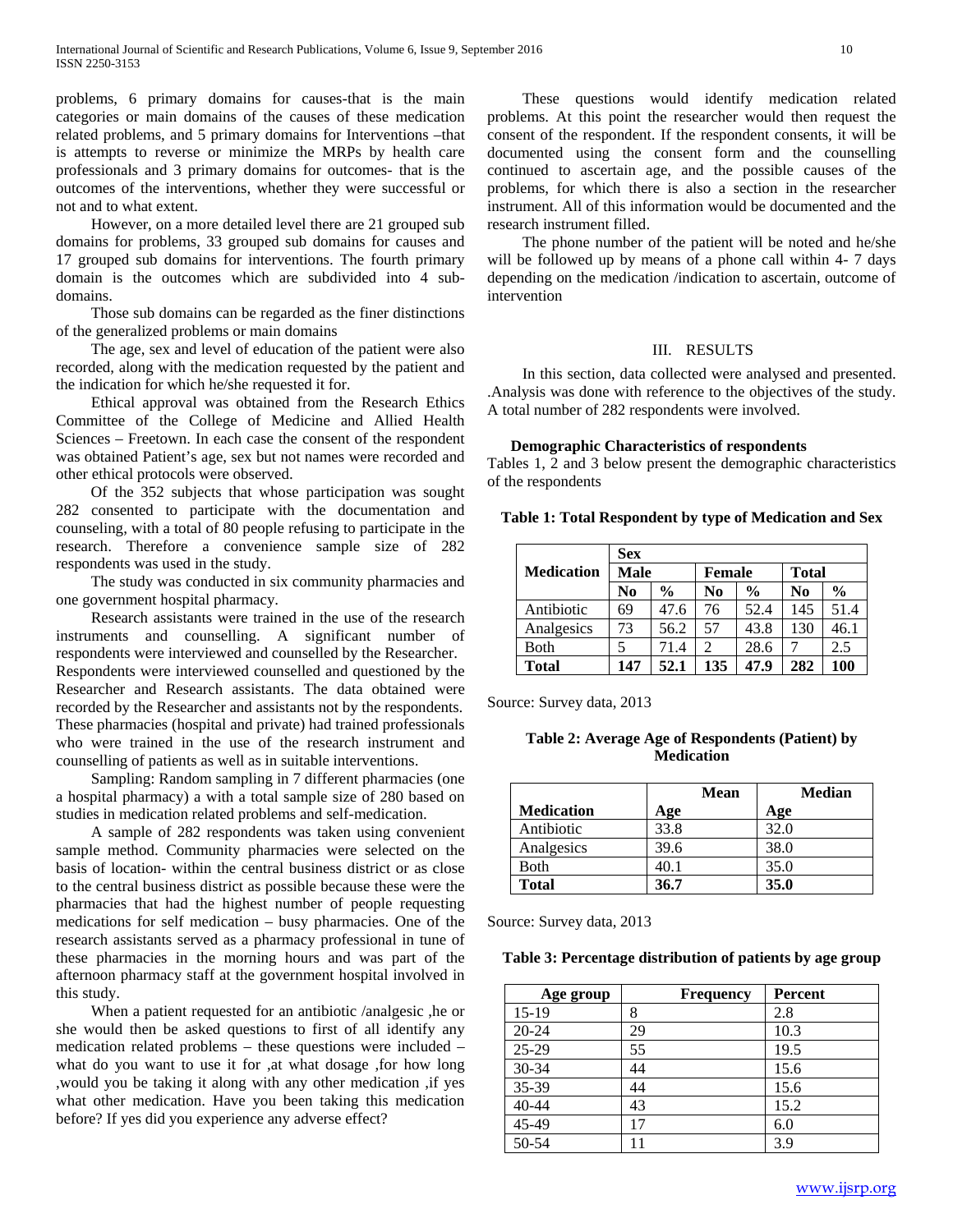International Journal of Scientific and Research Publications, Volume 6, Issue 9, September 2016 11 ISSN 2250-3153

| 55-59 | 1.0 |
|-------|-----|
| 60-64 | ۰.4 |
| 65-69 | 0.7 |
| 70-74 |     |

**Total 282 100** Source: Survey data, 2013

## **Table 4 Distribution of Medication type by age and sex**

| <b>Drug</b> | <b>Sex</b> |    |               |              | Age group    |             |              |             |           |           |              |                       |             |           |       |
|-------------|------------|----|---------------|--------------|--------------|-------------|--------------|-------------|-----------|-----------|--------------|-----------------------|-------------|-----------|-------|
| <b>Type</b> | M          | F  | 15<br>٠<br>19 | $20 -$<br>24 | $25 -$<br>29 | $30-$<br>34 | $35 -$<br>39 | $40-$<br>44 | 45-<br>49 | 50-<br>54 | $55 -$<br>59 | $60 -$<br>64          | $65-$<br>69 | 70-<br>74 | Total |
| Antibiotic  | 69         | 76 | $\sqrt{2}$    | 19           | 29           | 32          | 25           | 21          | -         |           |              |                       |             |           | 145   |
| Analgesics  | 73         | 57 |               | 10           | 24           | -11         | 18           | 21          | $\Omega$  | −         | ້            | 1 <sub>7</sub><br>. . | ∽           |           | 130   |

Source: Survey data, 2013



**Figure 1: Percentage distribution of educational level of patients**

|       |                          | <b>Frequency</b>   | Percent | <b>Valid Percent</b> | <b>Cumulative</b><br><b>Percent</b> |
|-------|--------------------------|--------------------|---------|----------------------|-------------------------------------|
| Valid | Antibiotic               | 145                | 51.4    | 51.4                 | 51.4                                |
|       | Analgesics               | 130                | 46.1    | 46.1                 | 97.5                                |
|       | Antibiotic<br>Analgesics | $\&\right _{\tau}$ | 2.5     | 2.5                  | 100.0                               |
|       | Total                    | 282                | 100.0   | 100.0                |                                     |

**Table 5: Percentage distribution of type of Medication**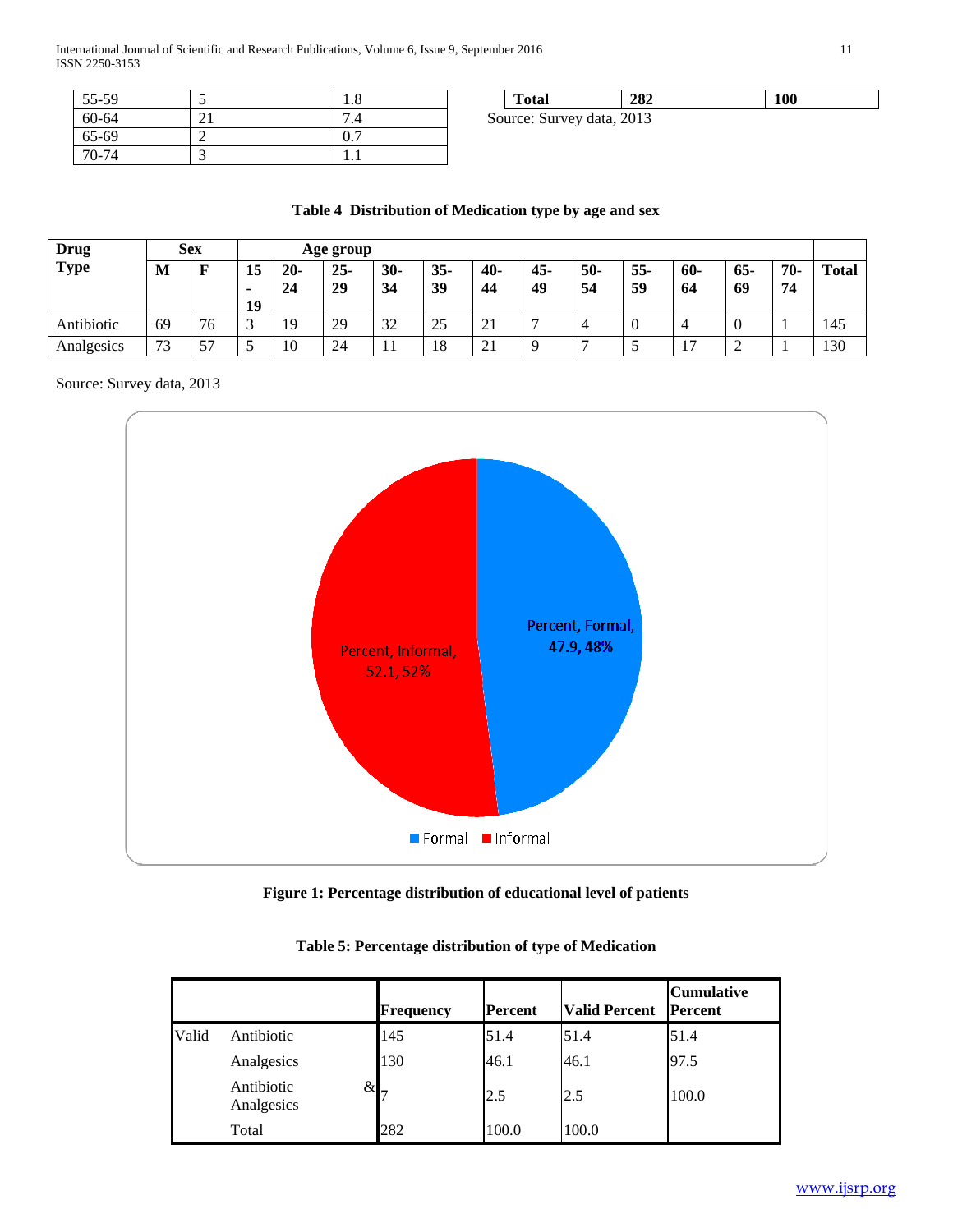## **Analysis of Primary Domains of the Problem, causes, intervention and outcomes**

#### **Analysis of the problem**

| <b>Primary Domain</b>   | <b>Frequency</b> | <b>Percentage</b> |
|-------------------------|------------------|-------------------|
| <b>Adverse Reaction</b> | 33               | 11.7              |
| Drug Choice Problem     | 214              | 75.9              |
| Dosing Problem          | 147              | 52.1              |
| Drug use Problem        | 42               | 14.9              |
| Interaction             | Q                | 3.2               |
| Others                  | 150              | 53.2              |

## **Table 6\*: Percentage distribution of medication related problems in the Primary Domain**

**Table 7\*: Percentage distribution of Causes of medication related problems in the primary domain**

| <b>Primary Domain</b>      | <b>Frequency</b> | <b>Percent</b> |
|----------------------------|------------------|----------------|
| Drug/Dose Selection (C1)   | 264              | 93.6           |
| Drug use Process (C2)      | 182              | 64.5           |
| Information $(C3)$         | 233              | 82.6           |
| Patient/Psychological (C4) | 42               | 14.9           |
| Pharmacy/Logistics (C5)    | h                | 2.1            |
| Other $(C6)$               |                  | 0.4            |

**Table 8\*: Percentage distribution of Interventions in medication related problems –primary domain Primary Domain**

| <b>Primary Domain</b>  | Frequency | Percent |
|------------------------|-----------|---------|
| At Prescriber Level    |           | 0.4     |
| At Patient/Carer Level | 268       | 95.0    |
| At Drug Level          | 254       | 90.1    |
| Other Intervention     |           | 0.0     |

 This study was not focused on prescriptions, however there was a case where a "prescription" written on paper was recommended by a non medical, health care hospital worker(ward attendant) and she had to be informed of the MRPs and advice.

## **Analysis of Outcome of Intervention**

# **Table 9: Percentage distribution of Outcome of Intervention in medication related problem -primary domain**

| <b>Primary Domain</b>        | Frequency | Percent |
|------------------------------|-----------|---------|
| Outcome intervention unknown | 75        | 26.6    |
| Problem totally solved       | 184       | 65.2    |
| Problem Partially solved     | 19        | 6.7     |
| Problem not solved           |           |         |

## **Analysis of Sub-Domains of Problems, causes, Interventions and Outcomes**

## **Table 10: Percentage distribution of medication related problem- sub- domain**

| Sub-domain                                                          | Frequency | Percent |
|---------------------------------------------------------------------|-----------|---------|
| Side effect suffered (non-allergic)                                 | 19        | 6.7     |
| Side effect suffered (allergic)                                     |           | 2.1     |
| Toxic effect suffered                                               |           | 3.2     |
| Inappropriate drug (not most appropriate for indication)            | 182       | 64.5    |
| Inappropriate drug form (not most appropriate for indication)       | 32        | 11.3    |
| Inappropriate duplication of therapeutic group or active ingredient | 25        | 8.9     |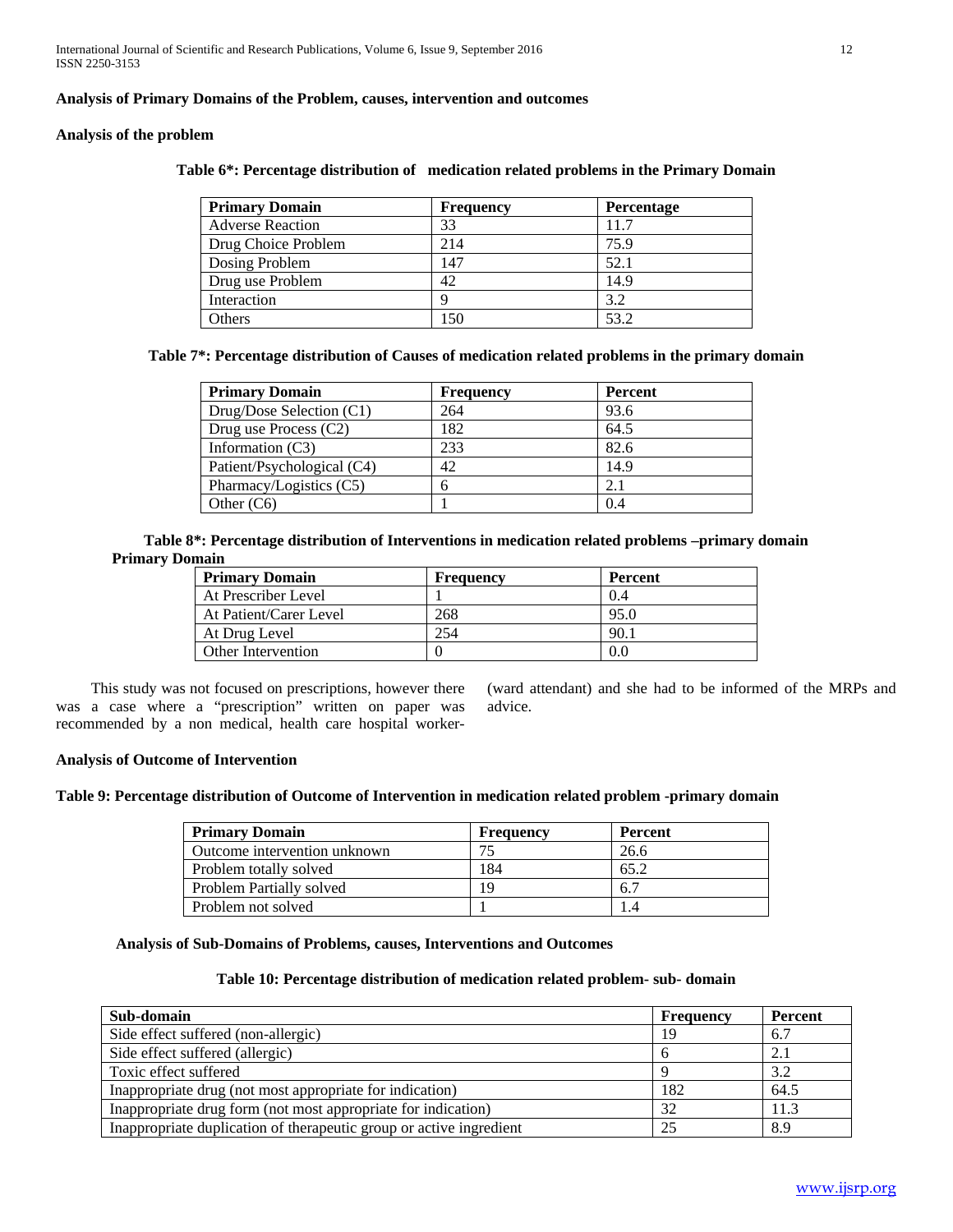| Contra-indication for drug (incl. pregnancy or breastfeeding              | 15             | 5.3  |
|---------------------------------------------------------------------------|----------------|------|
| No clear indication for drug use                                          | 42             | 14.9 |
| No drug requested but clear indication                                    | 17             | 6.0  |
| Drug dose too low or dosage regime not frequent enough                    | 46             | 16.3 |
| Drug dose too high or dosage regime too frequent                          | 51             | 18.1 |
| Duration of treatment too short                                           | 71             | 25.2 |
| Duration of treatment too long                                            | $\overline{2}$ | 0.7  |
| Drug not taken/administered at all                                        |                | 0.4  |
| Wrong drug taken/administered                                             | 43             | 15.2 |
| <b>Potential Interaction</b>                                              | 8              | 2.8  |
| <b>Manifest Interaction</b>                                               | 5              | 1.8  |
| Patient dissatisfied with therapy despite taking drug(s) correctly        | 30             | 10.6 |
| Insufficient awareness of health and diseases (leading to future problem) | 133            | 47.2 |
| Unclear Complaints. further clarification necessary                       | 11             | 3.9  |
| Therapy failure (reason unknown)                                          |                | 0.4  |

## **Table 11: Percentage distribution of Outcome of Intervention in medication related problems- sub-domain**

| Sub-domain                                            | <b>Frequency</b> | Percent |
|-------------------------------------------------------|------------------|---------|
| Outcome Intervention unknown                          | 76               | 27.0    |
| Problem totally solved                                | 185              | 65.6    |
| Problem partially solved                              | 17               | 6.0     |
| Problem not solved, lack of cooperation of Patient    |                  | 1.1     |
| Problem not solved, lack of cooperation of Prescriber |                  | 0.0     |
| Problem not solved, intervention not effective        |                  | 0.4     |
| No need or possibility to solved problem              |                  | 0.0     |

## **Analysis of MRPS in antibiotics as compared to analgesics**

## **Table 12: Ratio of MRPs: antibiotics: analgesics**

| Ratio of MRPS antibiotic:<br>analgesics | <b>Frequency</b> | <b>MRPS</b><br><b>Ratio</b><br>of<br>analgesics: antibiotic | <b>Frequency</b> |
|-----------------------------------------|------------------|-------------------------------------------------------------|------------------|
| Antibiotic                              | 145              | Analgesics                                                  | 130              |
| Analgesics                              | 130              | Antibiotic                                                  | 145              |
| <b>Ratio</b>                            | 1.115384615      | <b>Ratio</b>                                                | 0.896552         |

Source: Survey data, 2013

## **Table 13: Frequency and percentage distribution of medication related problems in self –medication: antibiotics compared to analgesics**

| <b>Medication Type</b> |                |           | Drug Related Problems (Main domain) |           |           |           |           |
|------------------------|----------------|-----------|-------------------------------------|-----------|-----------|-----------|-----------|
|                        |                | <b>P1</b> | P <sub>2</sub>                      | <b>P3</b> | <b>P4</b> | <b>P5</b> | <b>P6</b> |
|                        | N <sub>O</sub> | 14        | 109                                 | 85        | 23        | 6         | 85        |
| Antibiotic             | $\%$           | 42.4      | 50.9                                | 57.8      | 54.8      | 66.7      | 56.7      |
|                        | N <sub>O</sub> | 19        | 99                                  | 59        | 14        | 3         | 61        |
| Analgesics             | $\%$           | 57.6      | 46.3                                | 40.1      | 33.3      | 33.3      | 40.7      |
| Antibiotic<br>&        | N <sub>O</sub> |           | 6                                   | 3         |           | $\theta$  | 4         |
| Analgesics             | $\%$           | 0.0       | 2.8                                 | 2.1       | 11.9      | 0.0       | 2.6       |
|                        | N <sub>O</sub> | 33        | 214                                 | 147       | 42        | $\Omega$  | 150       |
| Total                  | %              | 100       | 100                                 | 100       | 100       | 100       | 100       |

Source: Survey data, 2013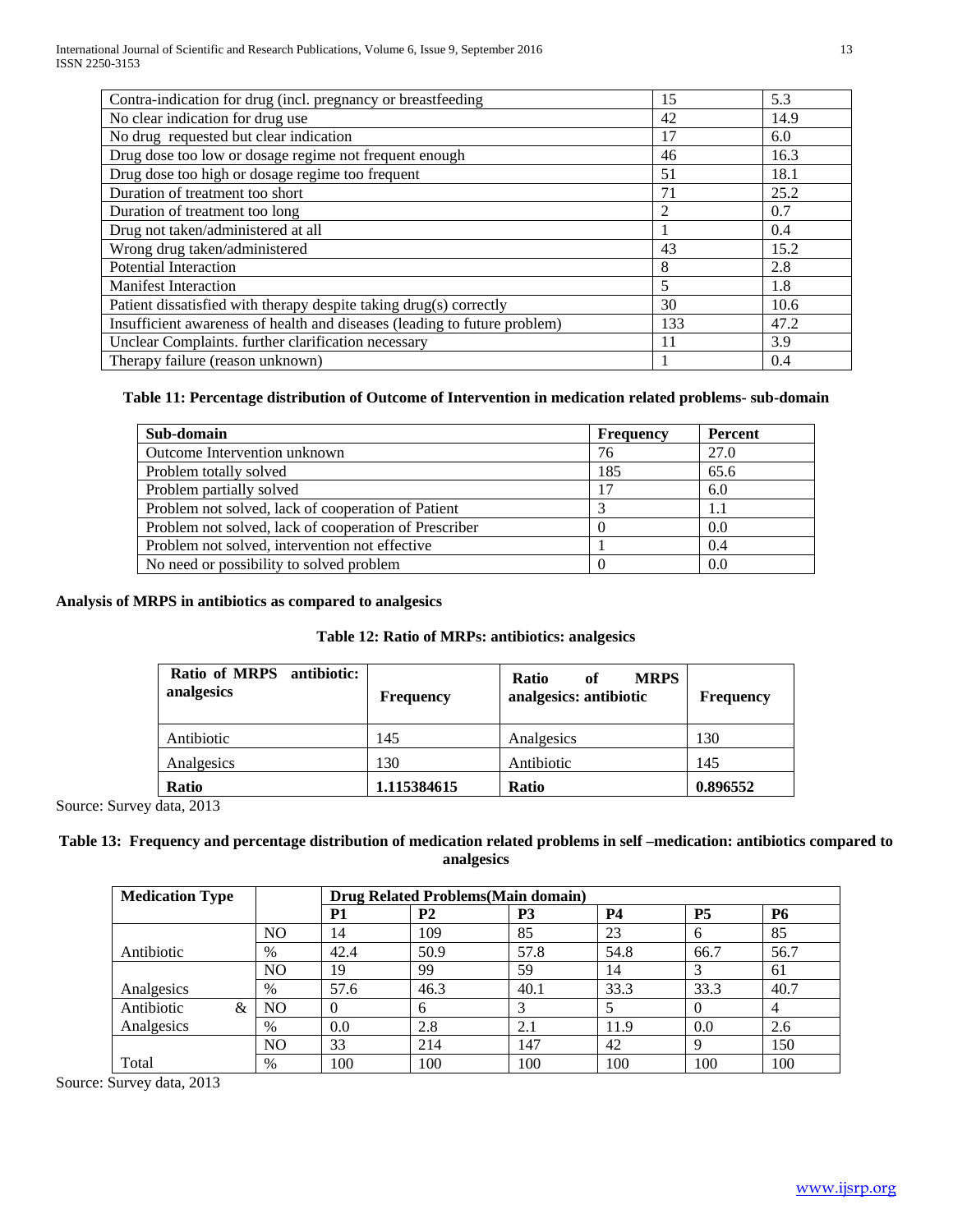| <b>Medication Type</b>  |                |      | <b>Drug Related Causes (Main domain)</b> |                |                |                |     |
|-------------------------|----------------|------|------------------------------------------|----------------|----------------|----------------|-----|
|                         |                | C1   | C2                                       | C <sub>3</sub> | C <sub>4</sub> | C <sub>5</sub> | C6  |
|                         | N <sub>O</sub> | 136  | 97                                       | 124            | 28             |                |     |
| Antibiotic              | $\%$           | 51.5 | 53.3                                     | 53.2           | 66.7           | 83.3           | 0.0 |
|                         | N <sub>O</sub> | 121  | 81                                       | 103            | 13             |                |     |
| Analgesics              | $\%$           | 45.8 | 44.5                                     | 44.2           | 31.0           | 16.7           | 100 |
| Antibiotic & Analgesics | N <sub>O</sub> |      |                                          | 6              |                |                |     |
|                         | $\%$           | 2.7  | 2.2                                      | 2.6            | 2.3            | 0.0            | 0.0 |
| <b>Total</b>            | N <sub>O</sub> | 264  | 182                                      | 233            | 42             |                |     |
|                         | $\frac{6}{9}$  | 100  | 100                                      | 100            | 100            | <b>100</b>     | 100 |

# **Table 14: Frequency and percentage distribution of causes of medication related problems in Self medication- antibiotics compared with analgesics**

## **Table15: Frequency and percentage distribution of Interventions in medication related problems-antibiotics compared to analgesics**

| <b>Medication Type</b> |                | <b>Drug Related Intervention (Main domain)</b> |      |      |    |
|------------------------|----------------|------------------------------------------------|------|------|----|
|                        |                | 11                                             | 12   | 13   | 14 |
|                        | N <sub>O</sub> | 0                                              | 137  | 123  |    |
| Antibiotic             | $\%$           | 0.0                                            | 51.1 | 48.4 |    |
|                        | NO             |                                                | 124  | 124  |    |
| Analgesics             | $\%$           | 100                                            | 46.3 | 48.8 |    |
| Antibiotic             | NO             | 0                                              |      |      |    |
| & Analgesics           | $\%$           | 0.0                                            | 2.6  | 2.8  |    |
| <b>Total</b>           | N <sub>O</sub> |                                                | 268  | 254  |    |
|                        | $\frac{6}{9}$  | <b>100</b>                                     | 100  | 100  |    |

## **Table 16: Frequency and percentage distribution of Outcomes of Interventions in medication related problems, antibiotics compared to analgesics.**

| <b>Drug Type</b> |                | Drug Related Outcome of Intervention(Main domain) |      |                      |            |
|------------------|----------------|---------------------------------------------------|------|----------------------|------------|
|                  |                | $\bf{O}0$                                         | 01   | <b>O<sub>2</sub></b> | <b>O3</b>  |
|                  | N <sub>O</sub> | 52                                                | 82   |                      | 4          |
| Antibiotic       | $\%$           | 69.3                                              | 44.6 | 36.8                 | 100        |
|                  | NO             | 21                                                | 98   | 11                   | 0          |
| Analgesics       | $\%$           | 28.0                                              | 53.3 | 57.9                 | 0.0        |
| Antibiotic       | NO             | ◠                                                 | 4    |                      | 0          |
| & Analgesics     | $\%$           | 2.7                                               | 2.1  | 5.3                  | 0.0        |
| Total            | NO             | 75                                                | 184  | 19                   | 4          |
|                  | $\%$           | 100                                               | 100  | 100                  | <b>100</b> |

## **Table 17: Frequency distribution of selected variables of respondents on medication related problems**

|            | N   | <b>Mean</b> | <b>SD</b> | <b>F-value</b><br>t-value          |
|------------|-----|-------------|-----------|------------------------------------|
| Sex        | 282 | 1.48        | .500      | 49.621                             |
| Male       | 147 | 1.00        | .000      | <b>t</b> cannot be computed $SD=0$ |
| Female     | 135 | 2.00        | .000      | f cannot be computed on            |
|            |     |             |           | Single variable                    |
| Medication | 282 | 1.51        | .548      | 46.629                             |
| Antibiotic | 145 | 1.00        | .000      |                                    |
| Analgesic  | 130 | 2.00        | .000      | t value cannot be computed $SD=0$  |
| Both       |     | 3.00        | .000      |                                    |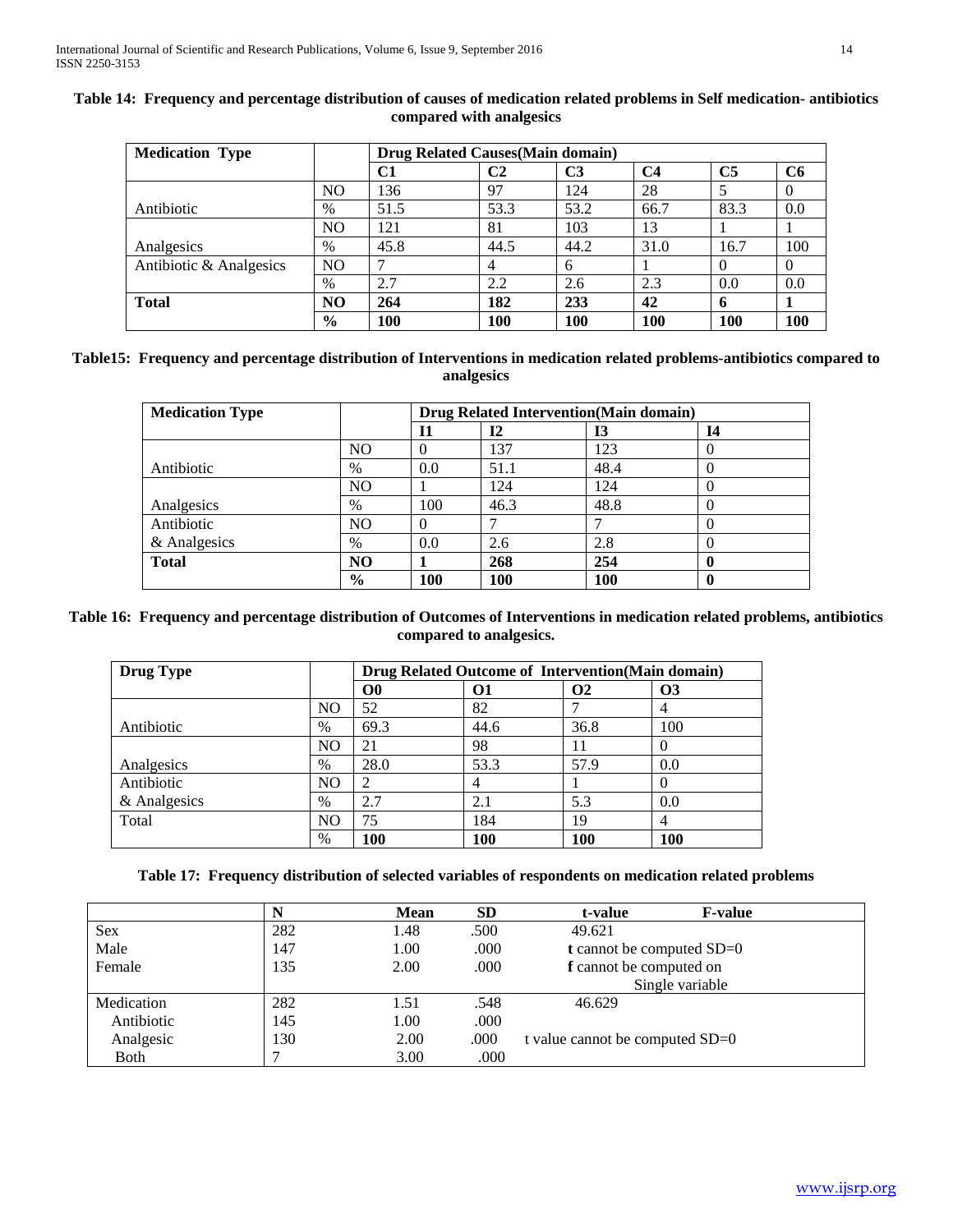International Journal of Scientific and Research Publications, Volume 6, Issue 9, September 2016 15 ISSN 2250-3153

| Age                       | 282 | 36.67 | 12.077 | 50.994  |
|---------------------------|-----|-------|--------|---------|
| 15-24                     | 37  | 21.9  | 2.623  | 49.139  |
| 25-34                     | 99  | 29.16 | 2.709  | 107.091 |
| 35-44                     | 87  | 38.91 | 2.726  | 133.109 |
| 45-54                     | 28  | 48.86 | 3.039  | 85.058  |
| 55-64                     | 26  | 60.54 | 1.816  | 169.966 |
| 65-74                     | 5   | 68.80 | 2.775  | 55.444  |
|                           |     |       |        |         |
|                           |     |       |        |         |
| <b>Educational Status</b> | 282 | 1.52  | .500   | 51.049  |
| Formal                    | 282 | 0.48  | .500   | 16.064  |
| Not Formal                | 282 | 0.52  | .500   | 17.492  |
| Indication for drug use   |     |       |        |         |

**Table 18: Frequency distribution of medication related problems, causes, interventions and outcomes in the primary domains**

| <b>VARIABLES</b>               | $\mathbf N$ | <b>Mean</b> | <b>SD</b> |
|--------------------------------|-------------|-------------|-----------|
| Drug related problems (DRP)    |             |             |           |
| Adverse drug reactions         | 282         | 1.88        | .322      |
| Drug choice                    | 282         | 1.24        | .429      |
| Dosing                         | 282         | 1.48        | .500      |
| Drug use                       | 282         | 1.85        | .357      |
| Drug interactions              | 282         | 1.97        | .176      |
| <b>Causes of DRP</b>           |             |             |           |
| Drug/Dose selection            | 282         | 1.06        | .245      |
| Drug use process               | 282         | 1.35        | .479      |
| Drug information               | 282         | 1.17        | .380      |
| Patient/Psychological          | 282         | 1.85        | .357      |
| Pharmacy/logistics             | 282         | 1.98        | .145      |
| Other causes                   | 282         | 2.00        | .060      |
| <b>Levels of intervention</b>  |             |             |           |
| Prescriber level               | 282         | 2.00        | .060      |
| Patient/Carer level            | 282         | 1.05        | .218      |
| Drug level                     | 282         | 1.10        | .300      |
| Other interventions            | 282         | 2.00        | .000      |
| <b>Outcome of intervention</b> |             |             |           |
| Unknown                        | 75          | 1.00        | .000      |
| Problem totally solved         | 184         | 1.00        | .000      |
| Problem partially solved       | 19          | 2.00        | .000      |
| Problem unresolved             | 4           | 3.00        | .000      |

|  |  | Table 19: Frequency distribution of specific items in the sub-domains of MRPs |  |  |  |  |  |
|--|--|-------------------------------------------------------------------------------|--|--|--|--|--|
|--|--|-------------------------------------------------------------------------------|--|--|--|--|--|

| <b>Subdomains</b>                       | Frequency $(\% )$ |
|-----------------------------------------|-------------------|
| <b>Adverse Drug Reactions</b>           |                   |
| Side effect suffered (non-allergic)     | 19(6.7)           |
| Toxic effect suffered                   | 9(3.2)            |
| <b>Drug Choice Problem</b>              |                   |
| Inappropriate drug                      | 182 (64.5)        |
| Inappropriate drug form<br>٠            | 32(11.3)          |
| Duplication of therapeutic group        | 25(8.9)           |
| Contra-indication                       | 15(5.3)           |
| No clear indication for use.            | 42 (14.9)         |
| No drug prescribed but clear indication | 17(6.0)           |
| Dosing problem                          |                   |
| Inappropriate dose regimen too low      | 46(16.3)          |
| Drug dose too high                      | 51 (18.1)         |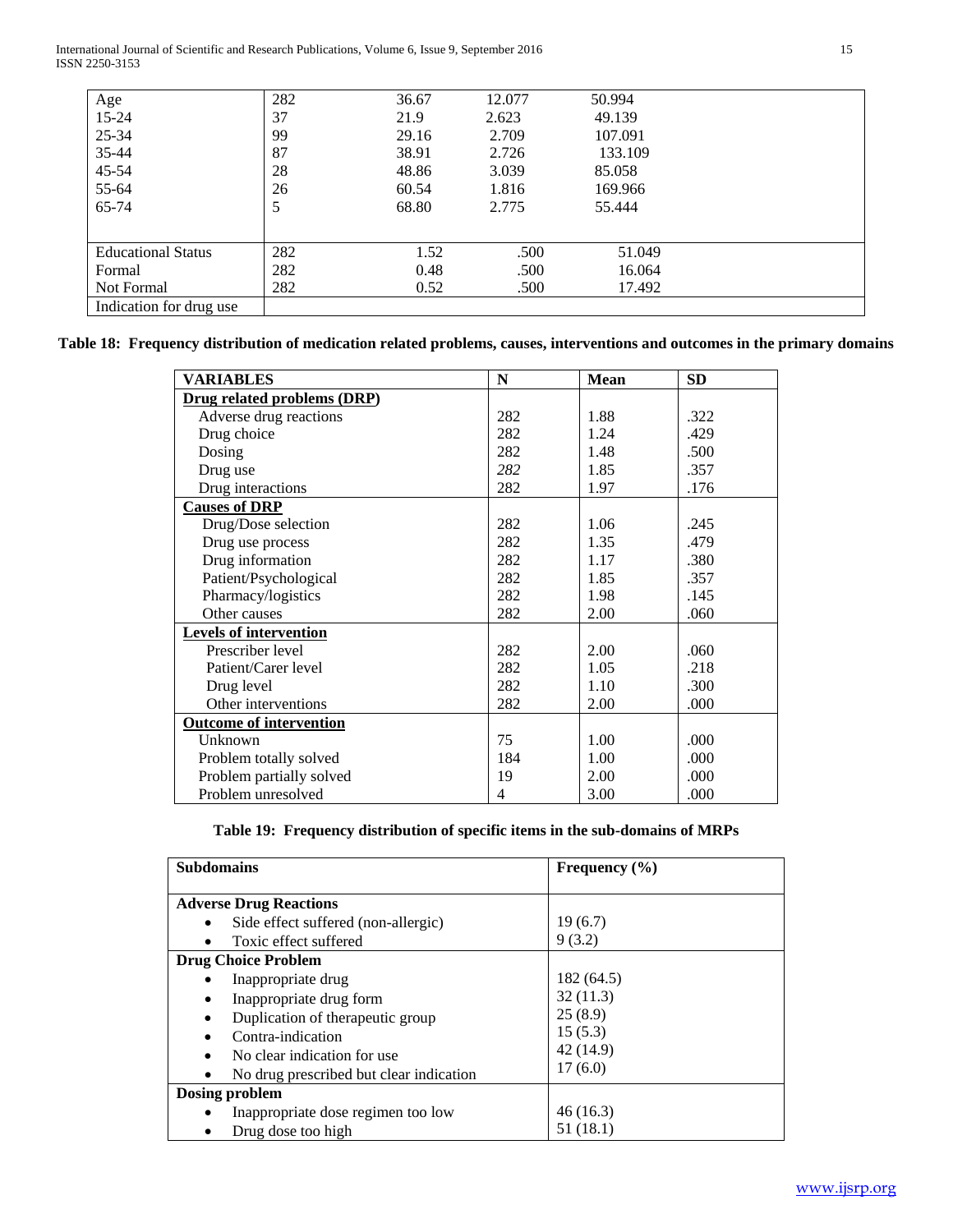| $\bullet$        | Duration of treatment too short               | 71(25.2)   |
|------------------|-----------------------------------------------|------------|
|                  | Drug Use problem                              |            |
|                  | Wrong drug taken/administere4d                | 43 (15.2)  |
|                  | <b>Drug</b> interactions                      |            |
|                  | Potential interaction                         | 8(2.8)     |
|                  | Manifest interaction                          | 5(1.8)     |
| <b>Other DRP</b> |                                               |            |
| $\bullet$        | Insufficient awareness of health and diseases | 133 (47.2) |
| $\bullet$        | Patient dissatisfaction with therapy          | 30(10.6)   |
|                  | Complain not clear                            | 11(3.9)    |

## **Table 20: Correlation of primary MRPs with levels of intervention**

| <b>Correlations</b>                                                         |                        |                                  |                                                  |                     |
|-----------------------------------------------------------------------------|------------------------|----------------------------------|--------------------------------------------------|---------------------|
|                                                                             |                        | At<br><b>Prescriber</b><br>Level | At<br><b>Patient</b><br>or Carer<br><b>Level</b> | At<br>drug<br>Level |
|                                                                             | Pearson<br>Correlation | $-0.022$                         | 0.032                                            | 0.010               |
| <b>Adverse Reaction Problem</b>                                             | Sig. (2-tailed)        | 0.717                            | 0.588                                            | 0.865               |
|                                                                             | ${\bf N}$              | 282                              | 282                                              | 282                 |
|                                                                             | Pearson<br>Correlation | $-0.106$                         | 0.138                                            | $-0.021$            |
| Drug Choice Problem                                                         | Sig. (2-tailed)        | 0.076                            | 0.020                                            | 0.728               |
|                                                                             | ${\bf N}$              | 282                              | 282                                              | 282                 |
|                                                                             | Pearson<br>Correlation | $-0.062$                         | 0.173                                            | 0.133               |
| Dosing Problem                                                              | Sig. (2-tailed)        | 0.298                            | 0.004                                            | 0.026               |
|                                                                             | $\mathbf N$            | 282                              | 282                                              | 282                 |
|                                                                             | Pearson<br>Correlation | $-0.025$                         | 0.096                                            | 0.006               |
| Drug use Problem                                                            | Sig. (2-tailed)        | 0.676                            | 0.109                                            | 0.924               |
|                                                                             | ${\bf N}$              | 282                              | 282                                              | 282                 |
|                                                                             | Pearson<br>Correlation | $-0.011$                         | $-0.051$                                         | 0.060               |
| Interaction                                                                 | Sig. (2-tailed)        | 0.856                            | 0.390                                            | 0.313               |
|                                                                             | ${\bf N}$              | 282                              | 282                                              | 282                 |
|                                                                             | Pearson<br>Correlation | $-0.064$                         | 0.113                                            | $-0.003$            |
| Other                                                                       | Sig. (2-tailed)        | 0.287                            | 0.059                                            | 0.966               |
|                                                                             | ${\bf N}$              | 282                              | 282                                              | 282                 |
| **. Correlation is significant at the 0.01 level (2-tailed).                |                        |                                  |                                                  |                     |
| a. Cannot be computed because at least one of the variables is<br>constant. |                        |                                  |                                                  |                     |
| *. Correlation is significant at the 0.05 level (2-tailed).                 |                        |                                  |                                                  |                     |

**Analysis of Variance (ANOVA)**

**Research question:** Will inappropriate drug choice problem be influenced by the educational Level of patient?

**H0**: Inappropriate drug choice problem does not depend on patient educational Level

**H1**: Inappropriate drug choice problem depend on patient educational Level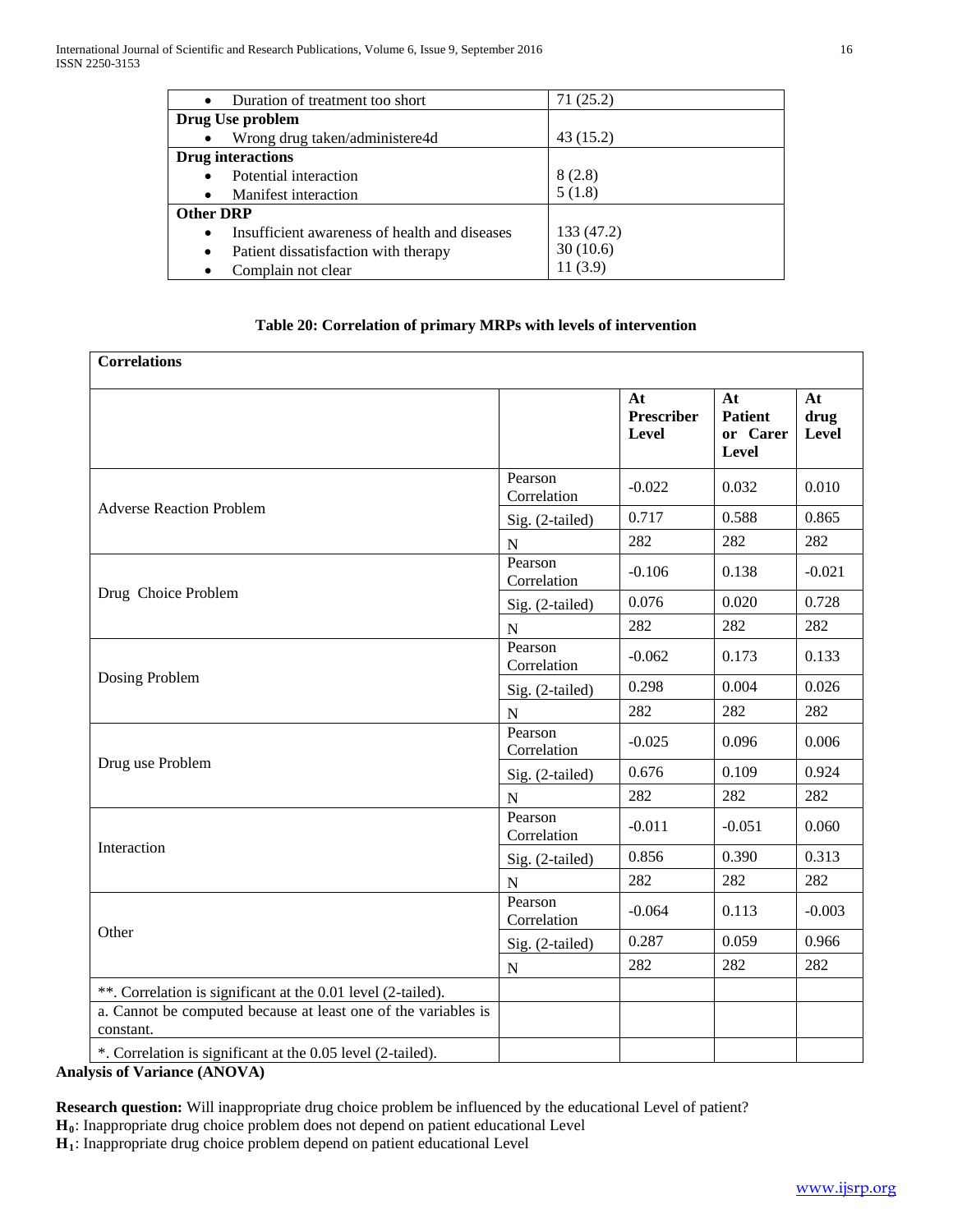| <b>Source</b>                     | Type III Sum<br>of Squares | Df  | <b>Mean</b><br><b>Square</b> | F       | Sig. |
|-----------------------------------|----------------------------|-----|------------------------------|---------|------|
| <b>Corrected Model</b>            | $30.782^a$                 | 123 | .250                         | 1.179   | .165 |
| Intercept                         | 311.580                    |     | 311.580                      | 1.467E3 | .000 |
| Edu Formal                        | .682                       |     | .682                         | 3.212   | .075 |
| <b>SEX</b>                        | .164                       |     | .164                         | .771    | .381 |
| AGE                               | 11.126                     | 48  | .232                         | 1.092   | .338 |
| Edu Formal * SEX                  | .089                       |     | .089                         | .421    | .518 |
| Edu Formal * AGE                  | 4.698                      | 24  | .196                         | .922    | .573 |
| SEX * AGE                         | 6.178                      | 27  | .229                         | 1.078   | .373 |
| Edu Formal * SEX<br>$\ast$<br>AGE | 3.566                      | 14  | .255                         | 1.199   | .281 |
| Error                             | 33.339                     | 157 | .212                         |         |      |
| Total                             | 578.000                    | 281 |                              |         |      |
| <b>Corrected Total</b>            | 64.121                     | 280 |                              |         |      |

**Table 21: Tests of Between-Subjects Effects Dependent Variable: Inappropriate drug (not most appropriate for indication)**

a. R Squared = .480 (Adjusted R Squared = .073)

## **Reporting the analysis results:**

 $H_0$ : accept in favor of  $H_1$  for Edu\_formal (formal education)

 **Explanation:** As indicated in table 3 above, because the significance value of sex (.381), age (.338) and Educ\_formal (.075) were more than the usual threshold value of 0.05, it can be concluded that these 3 factors alone do not influence P2.1 (Inappropriate drug choice selection problem), leading to the conclusion that the three variables do not have any influence on P2.1

 **Research question:** Will in sufficient awareness of health and diseases be influenced by the educational Level of patient? **H0**: Insufficient awareness of health and disease does not depend on patient educational Level

**H1**: Insufficient awareness of health and disease depend on patient educational Level

### **Table 22: Tests of Between-Subjects Effects**

#### **Dependent Variable: Insufficient awareness of health and diseases (leading to future problem)**

| <b>Source</b>             | Type III Sum<br>of Squares | Df  | <b>Mean</b><br><b>Square</b> | IF      | Sig. |
|---------------------------|----------------------------|-----|------------------------------|---------|------|
| <b>Corrected Model</b>    | $60.226^{\rm a}$           | 123 | .490                         | 7.871   | .000 |
| Intercept                 | 369.877                    |     | 369.877                      | 5.946E3 | .000 |
| Edu informal              | 20.269                     |     | 20.269                       | 325.826 | .000 |
| SEX                       | .024                       |     | .024                         | .384    | .537 |
| AGE                       | 3.257                      | 48  | .068                         | 1.091   | .339 |
| Edu_informal * SEX        | .002                       |     | .002                         | .026    | .872 |
| Edu informal * AGE        | 1.711                      | 24  | .071                         | 1.146   | .301 |
| SEX * AGE                 | 2.280                      | 27  | .084                         | 1.357   | .127 |
| Edu_informal * SEX<br>AGE | 1.736                      | 14  | .124                         | 1.993   | .021 |
| Error                     | 9.767                      | 157 | .062                         |         |      |
| Total                     | 728.000                    | 281 |                              |         |      |
| Corrected Total           | 69.993                     | 280 |                              |         |      |

a. R Squared = .860 (Adjusted R Squared = 751)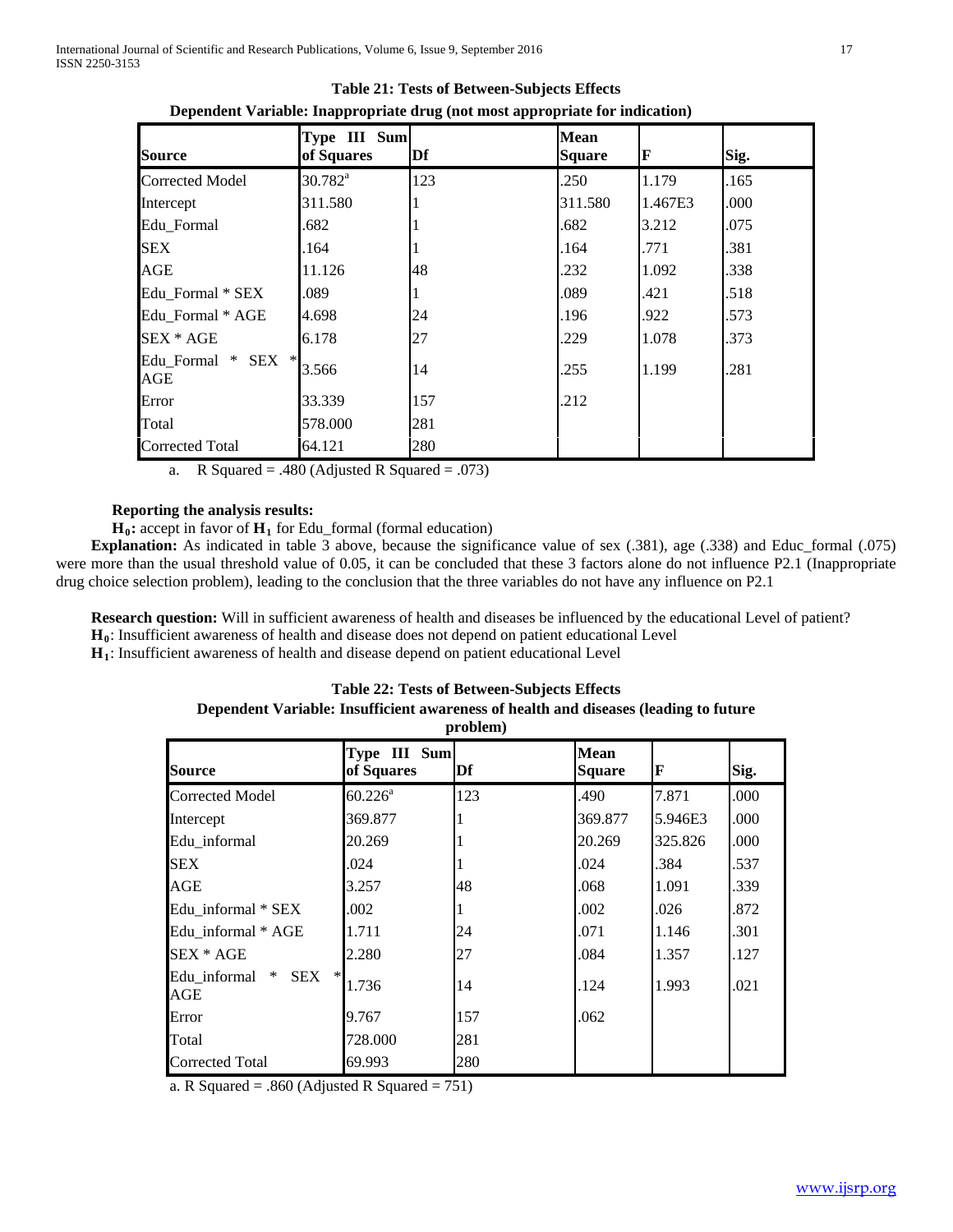#### **Reporting the analysis results:**

 **H0:** reject in favor of **H1** for Educ\_informal (Informal education) and the interaction between Informal education, age and sex **(Educ\_informal\*sex\*age).**

 **Explanation:** As indicated in table 3 above, because the significance value of sex (.537) and age (.339) were more than the usual threshold value of 0.05, it can be concluded that these factors alone did not influence awareness of health and diseases. The significance value of Educ\_informal (.000) and the interaction between Educ\_informal\*sex\*age (.021) were less than the threshold value (0.05), leading to the conclusion that informal educational level of patient and the combination of age and sex do influence the awareness of health and diseases of a patient.

| <b>Correlations</b>                                                                                |                        |                                      |                            |                    |                           |                               |
|----------------------------------------------------------------------------------------------------|------------------------|--------------------------------------|----------------------------|--------------------|---------------------------|-------------------------------|
|                                                                                                    |                        | <b>Drug/Dose</b><br><b>Selection</b> | Drug use<br><b>Process</b> | <b>Information</b> | Patient/Psych<br>ological | Pharmacy/<br><b>Logistics</b> |
| Reaction<br>Adverse                                                                                | Pearson<br>Correlation | $-0.040$                             | $-0.030$                   | 0.021              | 0.065                     | $-0.054$                      |
| Problem                                                                                            | Sig. (2-tailed)        | 0.500                                | 0.617                      | 0.721              | 0.280                     | 0.369                         |
|                                                                                                    | $\mathbf N$            | 282                                  | 282                        | 282                | 282                       | 282                           |
| Drug<br>Choice                                                                                     | Pearson<br>Correlation | 0.158                                | $-0.019$                   | 0.113              | $-0.300$                  | $-0.032$                      |
| Problem                                                                                            | Sig. (2-tailed)        | 0.008                                | 0.747                      | 0.057              | 0.000                     | 0.595                         |
|                                                                                                    | $\mathbf N$            | 282                                  | 282                        | 282                | 282                       | 282                           |
|                                                                                                    | Pearson<br>Correlation | 0.214                                | 0.210                      | $-0.009$           | 0.281                     | 0.141                         |
| Dosing Problem                                                                                     | Sig. (2-tailed)        | 0.000                                | 0.000                      | 0.886              | 0.000                     | 0.018                         |
|                                                                                                    | $\mathbf N$            | 282                                  | 282                        | 282                | 282                       | 282                           |
|                                                                                                    | Pearson<br>Correlation | 0.109                                | $-0.044$                   | $-0.018$           | 0.133                     | 0.214                         |
| Drug use Problem                                                                                   | Sig. (2-tailed)        | 0.067                                | 0.463                      | 0.758              | 0.026                     | 0.000                         |
|                                                                                                    | ${\bf N}$              | 282                                  | 282                        | 282                | 282                       | 282                           |
|                                                                                                    | Pearson<br>Correlation | $-0.035$                             | $-0.076$                   | $-0.023$           | $-0.019$                  | $-0.027$                      |
| Interaction                                                                                        | Sig. (2-tailed)        | 0.557                                | 0.202                      | 0.698              | 0.747                     | 0.654                         |
|                                                                                                    | $\overline{N}$         | 282                                  | 282                        | 282                | 282                       | 282                           |
|                                                                                                    | Pearson<br>Correlation | 0.104                                | 0.018                      | 0.208              | $-0.266$                  | $-0.157$                      |
| Other                                                                                              | Sig. (2-tailed)        | 0.082                                | 0.767                      | 0.000              | 0.000                     | 0.008                         |
|                                                                                                    | ${\bf N}$              | 282                                  | 282                        | 282                | 282                       | 282                           |
| **. Correlation is<br>significant at the<br>$0.01$ level (2-tailed).<br>$*$ .<br>Correlation<br>is |                        |                                      |                            |                    |                           |                               |
| significant<br>at<br>the                                                                           |                        |                                      |                            |                    |                           |                               |
| $0.05$ level (2-tailed).                                                                           |                        |                                      |                            |                    |                           |                               |

|  | Table 23 Correlation of Primary problems with causes of MRPs |  |  |  |  |  |
|--|--------------------------------------------------------------|--|--|--|--|--|
|--|--------------------------------------------------------------|--|--|--|--|--|

## **\*Figures does not add up to 100 percent because of multiple responses**

#### IV. DISCUSSION

 A total of 282 patients were interviewed as a sample size for the survey. Of these, 145 patients accounting for about 51.4 per cent had antibiotic medication problems, while 130 patients accounting for about 46.1 percent had analgesics medication problem.

 Only 7 patients (2.5 percent) had both antibiotic and analgesics medication problems. Out of the 282 patients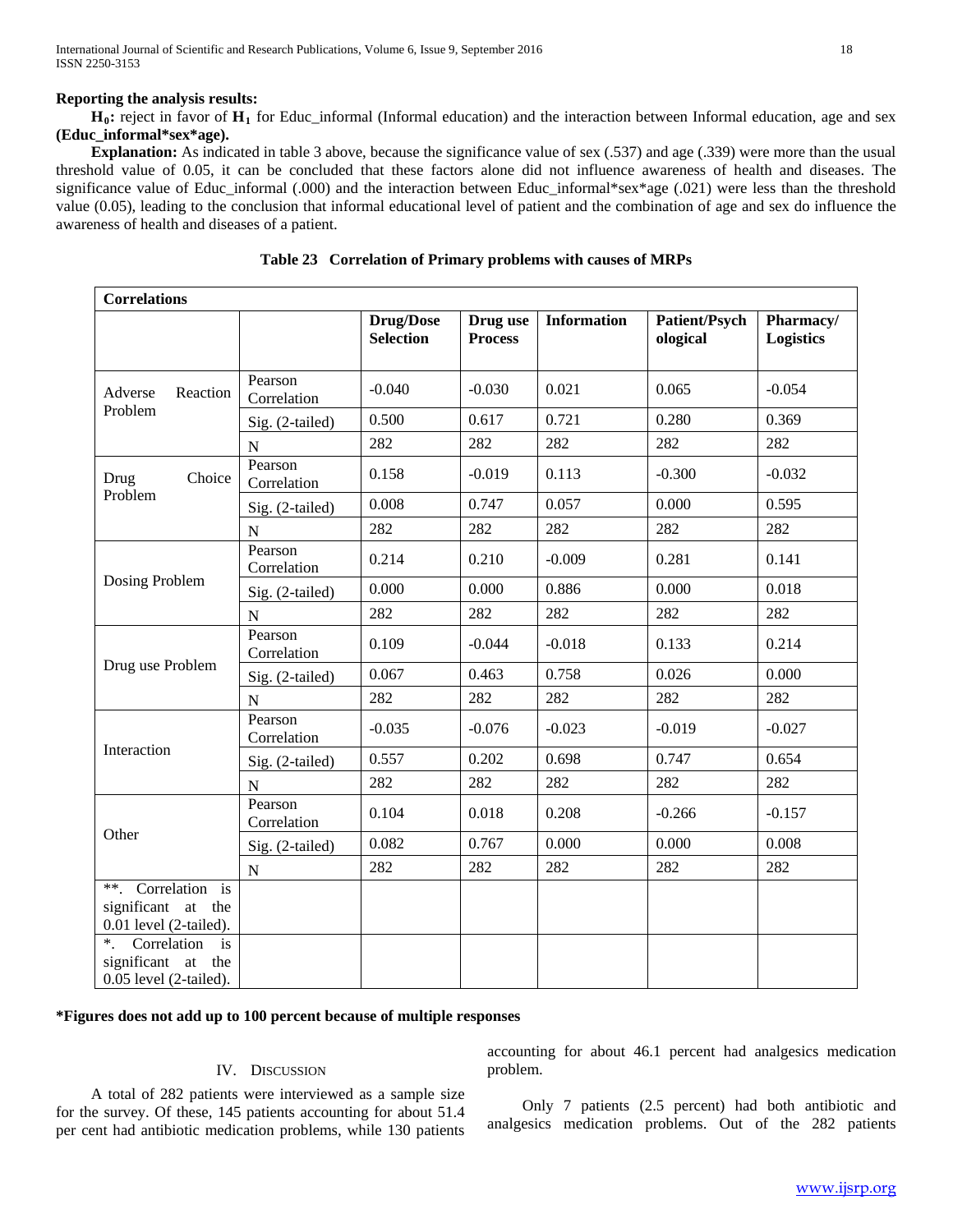interviewed, about 52.1 per cent were males and 47.9 percent were females.

 Of the 145 patients that had antibiotic medication problems, about 47.6 percent were males, while 52.4 per cent were females compared to 56.2 percentMales and 43.8 percent females that had analgesics medication problems.

 More females were requesting for antibiotics than males since females used them (unscientifically) for additional purposes exclusive to them e.g. ampiclox, to facilitate menstrual flow and as a post-coital contraceptive, and also as an adjunct in dealing with menstrual pain.

 The survey result in shows both the mean and median ages of patients involved in medication related problems. The average age for all patients was 36.7 years while the median age was 35 years. On average, the ages of patients (39.6 years) with analgesics medication related problems are higher than those of patients (33.8 years) with antibiotic medication related problems. The trend in the median ages for all patients is similar to that of the mean ages.

 Majority of the patients accounting for almost 20 per cent were between the ages of 25-29 years. About 31 per cent of the patients were between the ages of 30-39 years, followed by 40- 44 years that accounted for about 15.2 per cent of the patients. This means that majority of the patients that had medication related problems were concentrated in the middle age group. These findings were similar to the findings of Stosic et al in Australian consumers.

In a study involving Australian consumers<sup>1,</sup>it was observed by Stosic et al<sup>62</sup>, that, more people under the age of 54 years reported regular use of OTC analgesics than did those aged 55 years or more, with a higher proportion of these respondents using NSAIDs than paracetamol. Regular use of paracetamol was significantly higher than that of NSAIDs in respondents aged 65 years or more in 2001 and in 2009 (*P* < 0.05).

 This shows that inspite of geographical, cultural and socioeconomic differences, the trends were similar, though a bit surprising, since it may have been expected that the figure would have been higher for respondents above 55 years

 The majority of patients, 147 accounting for 52.1 percent were in the informal category, which implies that they were illiterate. Of these, 51.4 per cent were females and 48.6 per cent were males, compared with 135 patients accounting for 47.9 per cent who were in the formal category, which means that they were literate and of this, 56.6 percent were males and 44.4 per cent were females.

 It was therefore obvious that medication related problems were almost equally common amongst formally educated patients as they were amongst illiterates.

 This data is consistent with data obtained in countries that enjoyed a higher level of basic education and in which people were more enlightened and had access to a greater array of information from different sources. For instance in a nationwide study conducted by Stosic et al in Australia<sup> $[62]$ </sup> only 13 percent of respondents were aware of the need to consider current or previous gastrointestinal conditions prior to NSAID use. This figure increased to 22 percent in subsequent years but was still significantly low for a highly enlightened society. Similarly, only 11 percent of respondents in this survey were aware that hepatic impairment was a precaution for excessive paracetamol use.

 75.9 percent of MRPs in the primary domain were due to drug choice problems, 52.1 percent due to dosing problems and 53.2 percent due to others. Where others refer to any of the following: i) Patient dissatisfied with therapy despite taking drug(s) correctly) ii) Insufficient awareness of health and diseases (possibly leading to future problems) iii) Unclear complaints, further clarification necessary iv) Therapy failure, reason unknown.

 Drug interactions accounted for 3.2 percent of the primary domain problems. Analysis of drug interactions were however limited in this study because there was no follow up on drug interactions, all information on drug interactions were obtained only once –when the patient was being counseled and questionnaire administered , follow up was focused only on assessing the outcome of interventions. Also drug interactions that did not include analgesics/antibiotics were observed during counseling but obviously not included in this study.

 A total number of 184 cases solved showing that the interventions were effective and that drug related problems can be handled via effective counselling, which identifies the problems which can then be solved by a professional. The results of this study are similar to a study conducted in 2005 in Germany to identify the spectrum of MRPs encountered in community pharmacies and the impact of interventions at this level.  $[37]$ It was concluded thatPharmacists in the community pharmacy setting are well suited to identify and resolve MRPs and that this specific role of pharmacists within the healthcare system needs to be more fully recognized. [37]

 A good number of participants selected inappropriate medications (64.5) and a significant proportion of participants (47.2 percent) were insufficiently aware of health and diseases. The majority of patients did not understand the why behind their choices, they just had a link in their minds- stomach ache –I use chloramphenicol for instance. These assumptions were influenced by a variety of factors-previous prescription for what they may perceive to be related ailments, information from friends etc.

 Drug Choice problems (P2) and Dosing problems (P3) were the most prevalent main domain problems for both antibiotics and analgesics

 C1 (drug/dose selection) and C3 (drug use process) were the most predominant primary domain causes of the MRPs in this study. Most of the self medicators either did not use the correct drug/dose or were overdosing or under dosing

 I2 (intervention at patient/Carer level) and I3 (intervention at drug level) were the most frequent interventions made, with I2 being slightly higher with antibiotics and I3 being slightly higher with analgesics.

 OI (problem totally solved) was the most predominant outcome, seconded by O 0.0 (outcome of intervention unknown).Indicating that the greater proportion of the interventions were effective and that MRPs in self –medication could be solved by providing relevant pharmaceutical care in the form of patient counselling and professional recommendation.

Analysis of variance tests done on the data obtained showed that sex by itself, age by itself and formal/informal education by itself does not affect P2.1 (Inappropriate drug choice selection problem), leading to the conclusion that the three variables individually does not have any influence on P2.1.However the